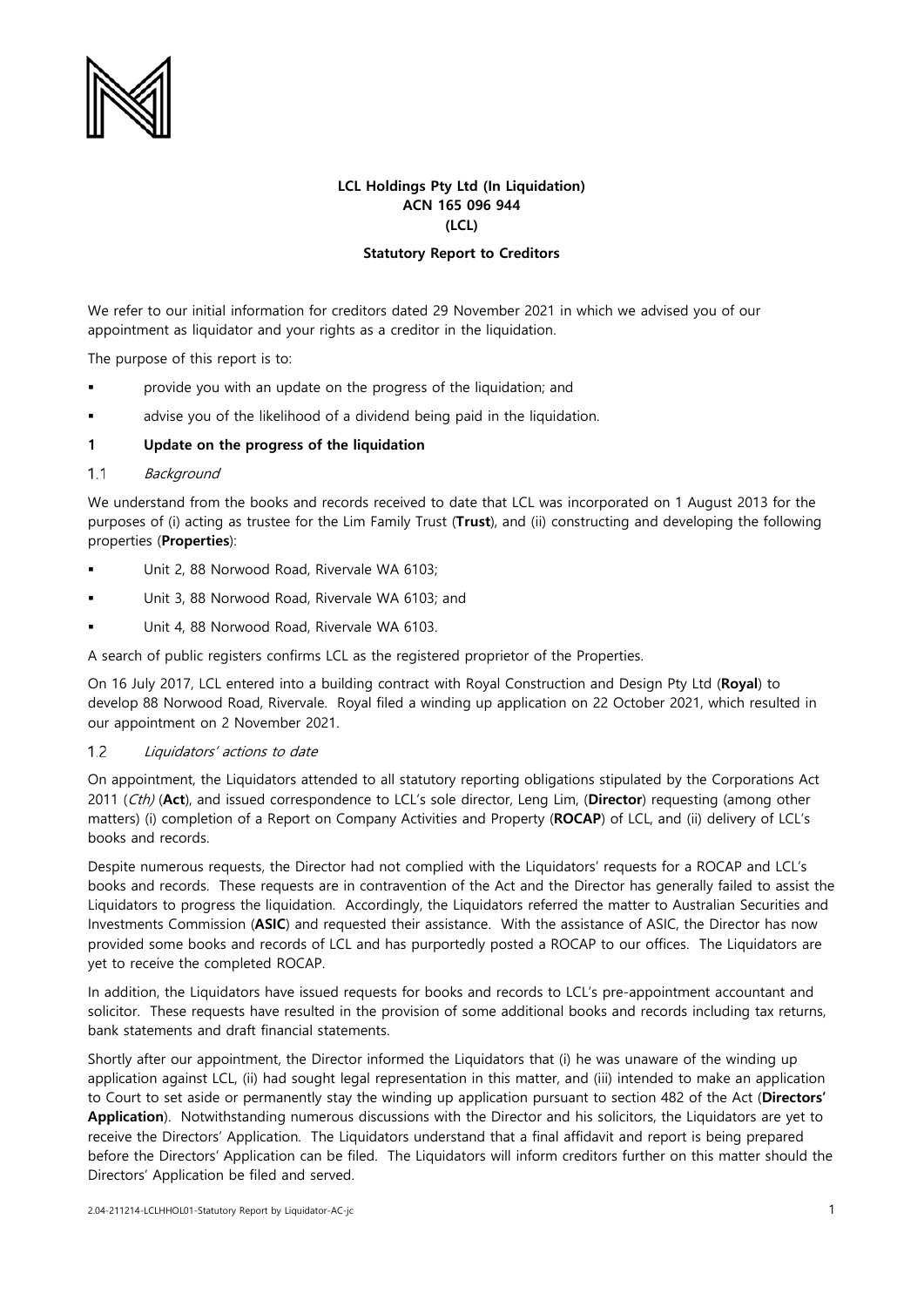

On 2 December 2021, the Director's solicitors advised that LCL had been removed as trustee for the Trust and the Director had been appointed as replacement Trustee, effective 3 November 2021. Accordingly, the Liquidators filed an application with the Supreme Court of Western Australia (**Court**) seeking to appoint the Liquidators as Receivers over the Trust's assets on 21 January 2022 (**Liquidators' Application**). The application is scheduled to be heard by the Court on 8 February 2022.

Subject to both the Directors' Application and the outcome of the hearing regarding the Liquidators' Application, the Liquidators' intend to progress with the liquidation in the ordinary course as follows:

- engage a valuer to conduct valuations of the Properties;
- seek marketing proposals for the realisation of the Properties;
- investigate the affairs of LCL; and
- subject to sufficient funds being available, pay a dividend to creditors.

As an interim measure the Liquidators have lodged caveats over the Properties, limiting the Director's ability to deal with the Properties whilst the Liquidators' Application is heard at Court.

The timing of a dividend is subject to realisation of the assets and adjudication of creditor's claims. We will write to creditors separately if a dividend is payable in the liquidation of LCL.

### $\overline{2}$ **Estimated assets and liabilities**

As noted at section 1.2, the Liquidators are yet to receive a completed ROCAP and all of LCL's books and records. Notwithstanding, the Liquidators provide creditors with the following details regarding LCL's assets and liabilities.

| Summary of financial position as at 2 November 2021 - LCL Holdings Pty Ltd (In Liquidation) |                |              |                       |                         |                       |
|---------------------------------------------------------------------------------------------|----------------|--------------|-----------------------|-------------------------|-----------------------|
|                                                                                             |                |              | <b>Book value LCL</b> | <b>Book value Trust</b> |                       |
| \$                                                                                          | <b>Section</b> | <b>ROCAP</b> | as at 30 Jun-17 $1$   | as at 30 Jun-21 $2$     | Liquidators' estimate |
| Assets                                                                                      |                |              |                       |                         |                       |
| Cash on hand                                                                                | 2.1.1          | N/A          |                       | 68,047                  | N/A                   |
| Trade debtors                                                                               | 2.1.2          |              |                       |                         | N/A                   |
| GST receivable                                                                              | 2.1.3          |              |                       | 102,966                 | N/A                   |
| Property                                                                                    | 2.1.4          |              |                       | 1,467,666               | N/A                   |
| Plant & Equipment                                                                           | 2.1.5          |              |                       | 296                     | N/A                   |
| Related party loans receivable                                                              | 2.1.6          |              |                       |                         | N/A                   |
| Right of indemnity                                                                          | 2.1.7          |              |                       |                         | 1,291,711             |
| Total assets                                                                                |                |              |                       | 1,638,975               | 1,291,711             |
| <b>Liabilities</b>                                                                          |                |              |                       |                         |                       |
| Petitioning creditors' costs                                                                | 2.2.1          | N/A          |                       |                         | (5,503)               |
| Priority creditors                                                                          | 2.2.2          |              |                       |                         | N/A                   |
| Secured creditor                                                                            | 2.2.3          |              |                       | (1,253,006)             | (1,247,440)           |
| Trade creditors                                                                             | 2.2.4          |              |                       |                         | (38, 768)             |
| Unsecured loan                                                                              | 2.2.4          |              | (249)                 |                         | N/A                   |
| Unpaid present entitlements                                                                 | 2.2.5          |              |                       | (8,566)                 | N/A                   |
| Statutory liabilities                                                                       | 2.2.6          |              |                       |                         | N/A                   |
| Related party loans payable                                                                 | 2.2.7          |              |                       | (377, 393)              | N/A                   |
| <b>Total liabilities</b>                                                                    |                | N/A          | (249)                 | (1,638,965)             | (1,291,711)           |
| Net assets / (liabilities)                                                                  |                | N/A          | (249)                 | 10                      |                       |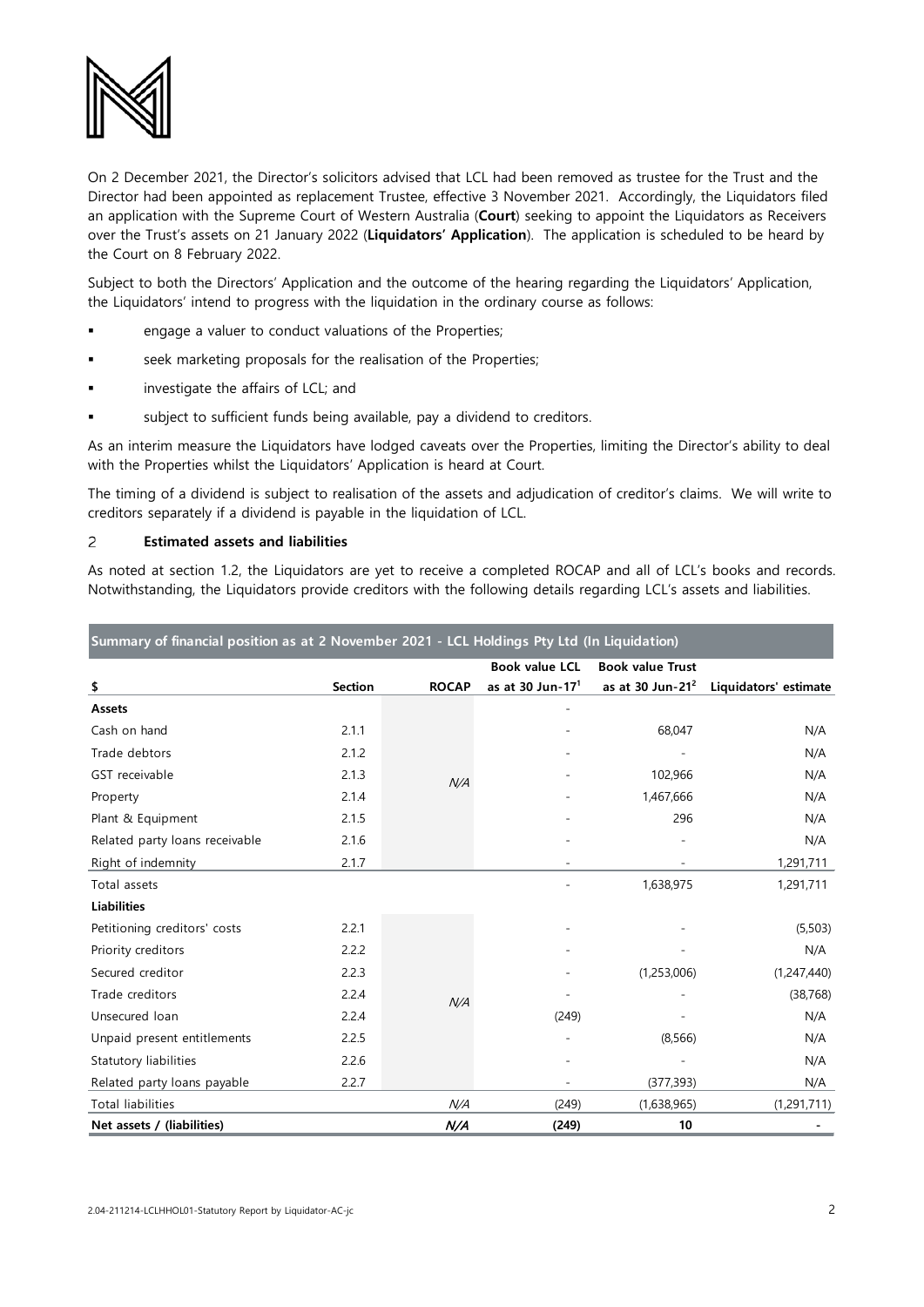

Notes:

- 1) The amounts included in this column are sourced from the latest financial statements for LCL in its own capacity provided by the Director being the financial year ending 2017.
- 2) The amounts included in this column are sourced from the draft financial statements for LCL in its capacity as trustee of the Trust provided by LCL's accountant for the financial year ending 2021.

### $2.1$ Assets

To date, the Liquidators have identified cash and property as LCL's assets.

## 2.1.1 Cash

On appointment, Bankwest confirmed they held an offset account with a balance of \$67,948 in the name of "LCL Holdings Pty Ltd as trustee for the Lim Family Trust". There are no other bank accounts held by LCL.

The Liquidators intend to liaise with Bankwest further regarding these funds in the event the Liquidators' Application is successful.

# 2.1.2 Trade debtors

The financial statements available did not disclose any amounts owing from trade debtors.

## 2.1.3 GST receivable

The draft financial statements of the Trust disclose \$102,966 of GST owing to LCL in its capacity as trustee of the Trust as at 30 June 2021. The Liquidators note that LCL was not registered for GST prior to 2 November 2021 in either its own capacity or as trustee of the Trust.

The Liquidators intend to investigate this potential refund further in the event the Liquidators' Application is successful.

## 2.1.4 Property

As noted at section 1.1, LCL is the registered proprietor of the Properties. As discussed at section 1.2, the Liquidators intend to proceed with realisation of the Properties for the benefit of creditors subject to filing of the Director's Application and the outcome of the Liquidators' Application. Until such time, the Liquidators are unable to provide creditors with an estimated realisable value for the Properties. Notwithstanding, the draft financial statements prepared for LCL in its capacity as trustee of the Trust disclose property valued at circa \$1.4 million.

## 2.1.5 Plant and equipment

The financial statements prepared for LCL in its capacity as trustee of the Trust disclose plant and equipment of \$296 dollars with respect to the purchase of a camera.

The Liquidators intend to investigate this potential asset further in the event the Liquidators' Application is successful.

## 2.1.6 Related party loans receivable

The financial statements do not disclose any related party loans receivable.

## 2.1.7 Right of indemnity

Pending the result of the Liquidators' Application and given the replacement of LCL as trustee, there is only one current known asset of LCL which is included in the table at section 2, at a total of \$1,291,711. This amount comprises LCL's right of indemnity against trust assets, on account of liabilities incurred by LCL in its former capacity as trustee of the Trust. This is a right that is available to all former trustees of trusts when they are removed at a time there are outstanding liabilities incurred by them. The Liquidators note however this amount is subject to revision once a fuller understanding of the assets of the trust is determined, as the Liquidators have limited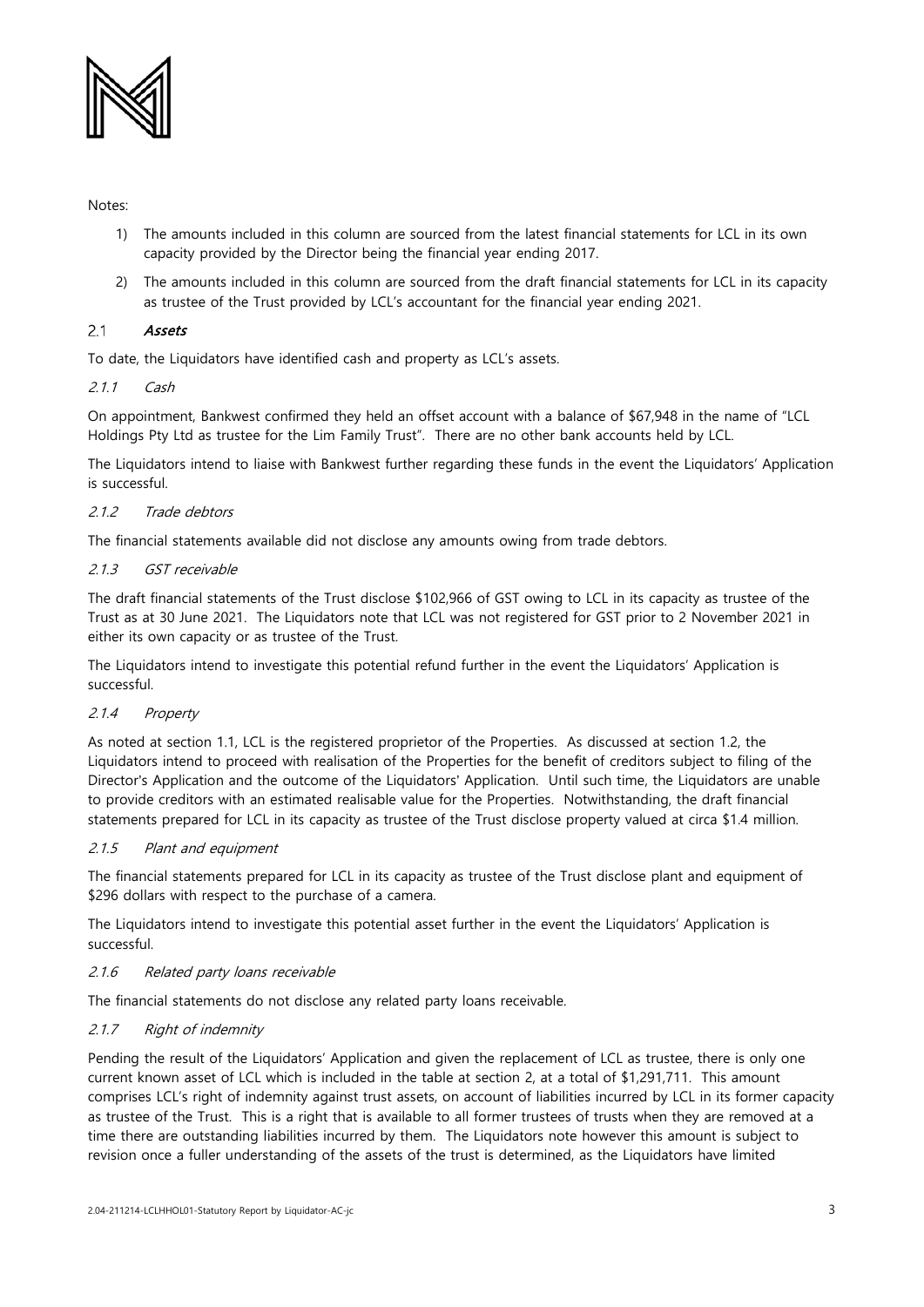

information regarding the ability of the current trustee, by claiming against the assets of the trust, to respond to this right of indemnity.

### $2.2$ Liabilities

To date, the Liquidators have identified the following liabilities of LCL.

## 2.2.1 Petitioning creditors*'* costs

As stipulated by the Act, the Liquidators are required to repay the petitioning creditors' costs totalling \$5,503 as a priority.

## 2.2.2 Priority creditors

The financial statements do not evidence amounts owing to priority creditors. The Liquidators understand LCL was not an employing entity in its own capacity or as trustee of the Trust.

# 2.2.3 Secured creditor

Bankwest have confirmed an outstanding variable home loan of circa \$1.2 million in the name of "LCL Holdings Pty Ltd as trustee for the Lim Family Trust" secured via mortgages registered over the Properties.

A search of the PPSR register confirms there are no other security interests lodged against LCL.

## 2.2.4 Trade creditors

The financial statements do not disclose any amounts owing to trade creditors, other than an unsecured loan of \$249. To date, no creditors (other than the petitioning creditor and Bankwest) of LCL have contacted the Liquidators. Accordingly, the Liquidators estimate the total trade creditor liability to be \$38,768 being the amount owing to the petitioning creditor (excluding costs from the winding up application).

# 2.2.5 Unpaid present entitlements

The draft financial statements for LCL in its capacity as trustee of the Trust disclose amounts of \$8,566 as owing to the Director, a beneficiary of the Trust by way of unpaid present entitlements.

## 2.2.6 Statutory creditors

The Liquidators confirmed that no amounts are currently owing to the Australian Taxation Office however LCL (both in its own capacity and as trustee of the Trust) has outstanding tax lodgements for the financial years from 2018 to 2021. Completion of these outstanding lodgements may result in a liability payable to the Australian Taxation Office. No other statutory bodies have reported any funds owing by LCL.

## 2.2.7 Related party loans payable

The draft financial statements for LCL in its capacity as trustee of the Trust disclose a loan of \$377,393 owing to the Director. The Liquidators have not been provided with any loan documentation and cannot comment on the nature of the loan.

### $\overline{3}$ **Liquidators' investigations**

A key role of the Liquidators is to conduct investigations into LCL's financial position and affairs and to pursue any claims or liquidator recovery actions that may provide a return to creditors. Typically, these claims can include insolvent trading, unfair preferential payments, creditor defeating dispositions, uncommercial transactions, unfair loans, unreasonable director related transactions and breaches of director's duties, common law and fiduciary duties.

Notwithstanding the limited books and records available to the Liquidators, the Liquidators will continue their investigations into LCL's affairs, including:

- requesting books and records from various parties, including the external accountant;
- investigating and quantifying any potential insolvent trading claim against the Director; and
- investigating and identifying any voidable transactions.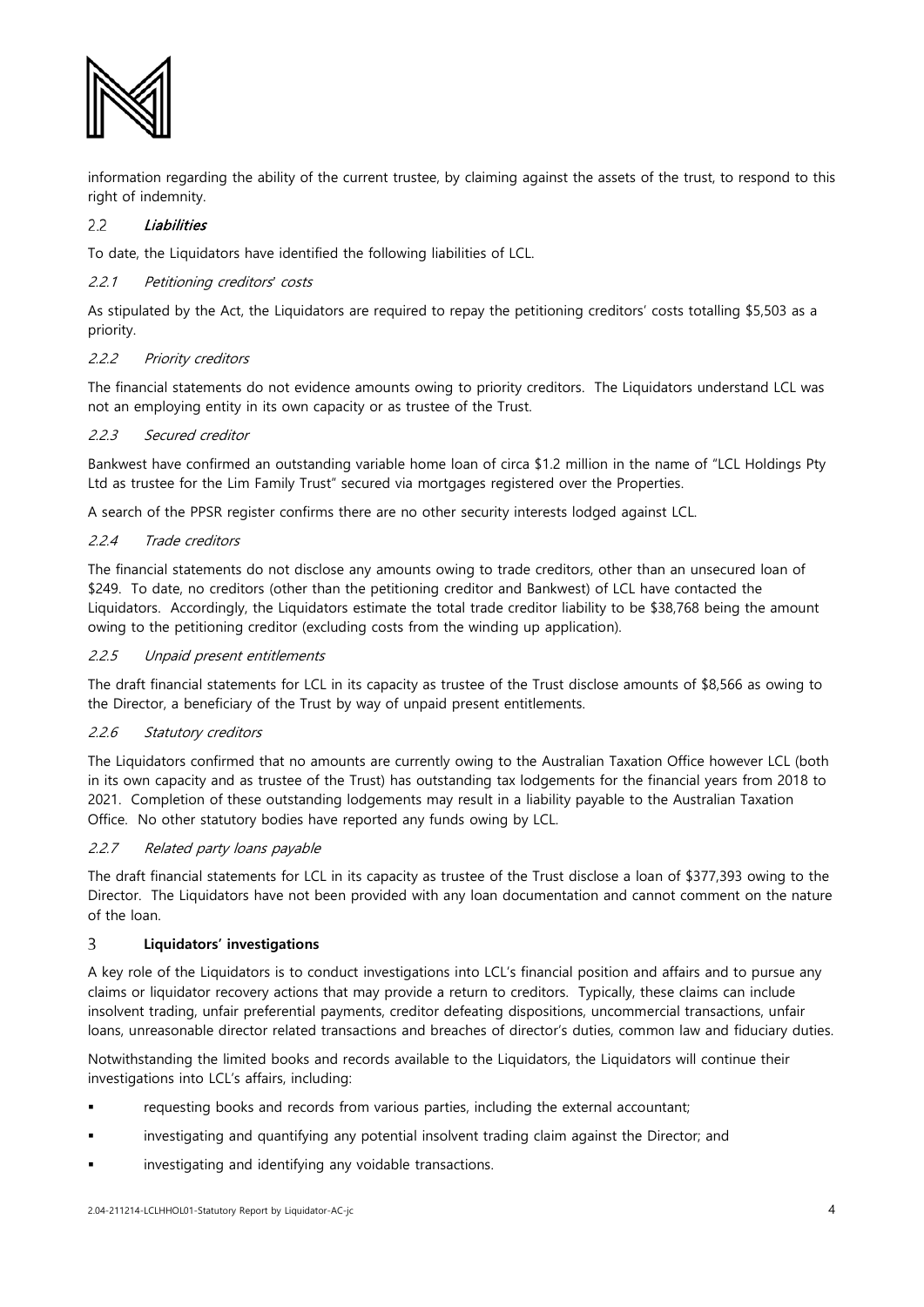

### $3.1$ Insolvent trading

The Liquidators are yet to complete their investigations of whether the LCL traded while insolvent and, if so, the quantum of this potential claim. The Liquidators will progress these investigations on receipt of the balance of the books and records of LCL.

Before a court can order a director to pay compensation for an insolvent trading claim, the liquidator must first establish that:

- the person was a director at the time the company incurred the debts that are subject of the insolvent trading claim;
- the company was insolvent at the time the debts were incurred or became insolent as a result of incurring the debt;
- at the time of incurring the debt, the director had reasonable grounds for suspecting that the company was insolvent or would become insolvent by incurring the debt;
- the person was a director of the company at the time the company incurred the debts that are the subject of the claim; and
- the debt subject of the claim was wholly or partly unsecured and the creditors to whom the debts are owed suffered loss and damage.

### $3.2$ Voidable transactions

The Liquidators are yet to complete their investigations to determine if there are any potential recoveries available to the Liquidators for voidable transactions. The Liquidators will progress these investigations on receipt of the balance of the books and records of LCL.

The types of voidable transactions under Part 5.7B of the Act which the Liquidators will investigate are summarised below:

- Unfair preference claims: transactions between LCL and its creditors, resulting in an unsecured creditor receiving a greater amount than it would have received in a winding up. These transactions must have occurred when LCL was insolvent or have caused LCL to become insolvent;
- Uncommercial transactions: being transactions which a reasonable person in the place of LCL would not have entered into, taking into account the benefits and the detriment to LCL the respective benefits to the other parties involved and any other related matters. These transactions must have occurred when LCL was insolvent or have caused LCL to become insolvent;
- Unfair loans: being a loan agreement where the interest or charges are considered to be extortionate. Unfair loans made to LCL at any time prior to the Liquidators' appointment may potentially be overturned by the Liquidators, whether or not LCL was insolvent when the loan was entered into (or any time thereafter);
- Unreasonable director related transactions: being transactions made to or on behalf or for the benefit of the director, or a close associate, which a reasonable person in the place of LCL would not have entered into, taking into account the benefits and the detriment to LCL, the respective benefits to the other parties involved and any other related matters and whether or not LCL was insolvent when the transaction was entered into (or subsequently became insolvent); and
- Creditor defeating disposition: being a disposition of property of a company for less consideration than the market value of the property (or the best price which was reasonably obtainable for the property) which had the effect of preventing the property from becoming available for the benefit of LCL's creditors in the winding up.

### $\overline{4}$ **Receipts and payment to date**

There have been no receipts and payments to date.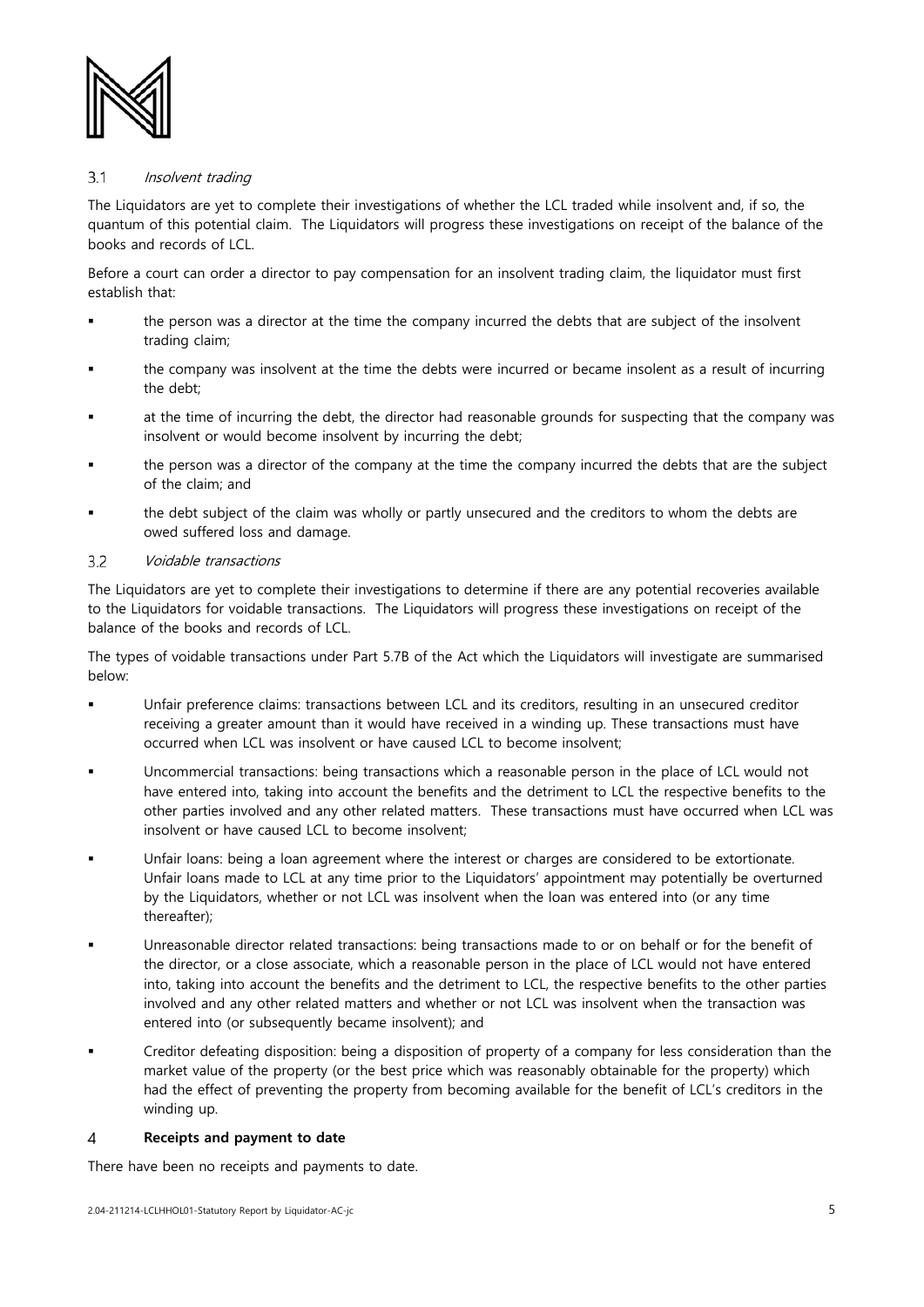

### 5 **Likelihood of a dividend**

A number of factors will affect the likelihood of a dividend being paid to creditors, including:

- whether the Directors' Application is filed and is successful;
- the outcome of the Liquidators' Application;
- the size and complexity of the liquidation;
- the amount of assets realisable and the costs of realising those assets;
- the statutory priority of certain claims and costs;
- the value of various classes of claims including secured, priority and unsecured creditor claims, and
- the volume of enquiries by creditors and other stakeholders.

The Liquidators are unable to comment on the likelihood of a dividend at this time due to the uncertain nature of the Liquidators' Application.

Due to material limitations experienced in the Liquidators' investigations to date (due to the lack of books and records), the Liquidators cannot provide an estimate of likely returns from liquidator recovery actions.

If a dividend is going to be paid, you will be contacted before that happens and, if you have not already done so, you will be asked to lodge a proof of debt. This formalises the record of your claim in the liquidation and is used to determine all claims against LCL.

### 6 **What happens next?**

We will proceed with the liquidation, which will include:

- **Falle** realising any assets (subject to the Liquidators' Application);
- recovering any further available property;
- completing our investigations into LCL's affairs;
- if identified, pursuing any viable claims for statutory recovery actions; and
- completing our reporting to ASIC, the corporate insolvency regulator.

We may write to you again with further information on the progress of the liquidation.

We expect to have completed this liquidation within 12 months.

### $\overline{7}$ **Where can you get more information?**

You can access information which may assist you on the following websites:

- ARITA at www.arita.com.au/creditors.
- ASIC at www.asic.gov.au (search for "insolvency information sheets").

If you have any queries, please contact Antoine Cleuet on (08) 6363 7635 or via email at [acleuets@mcgrathnicol.com.](mailto:acleuets@mcgrathnicol.com) For further information about this engagement, please refer to the website www.mcgrathnicol.com/creditors.